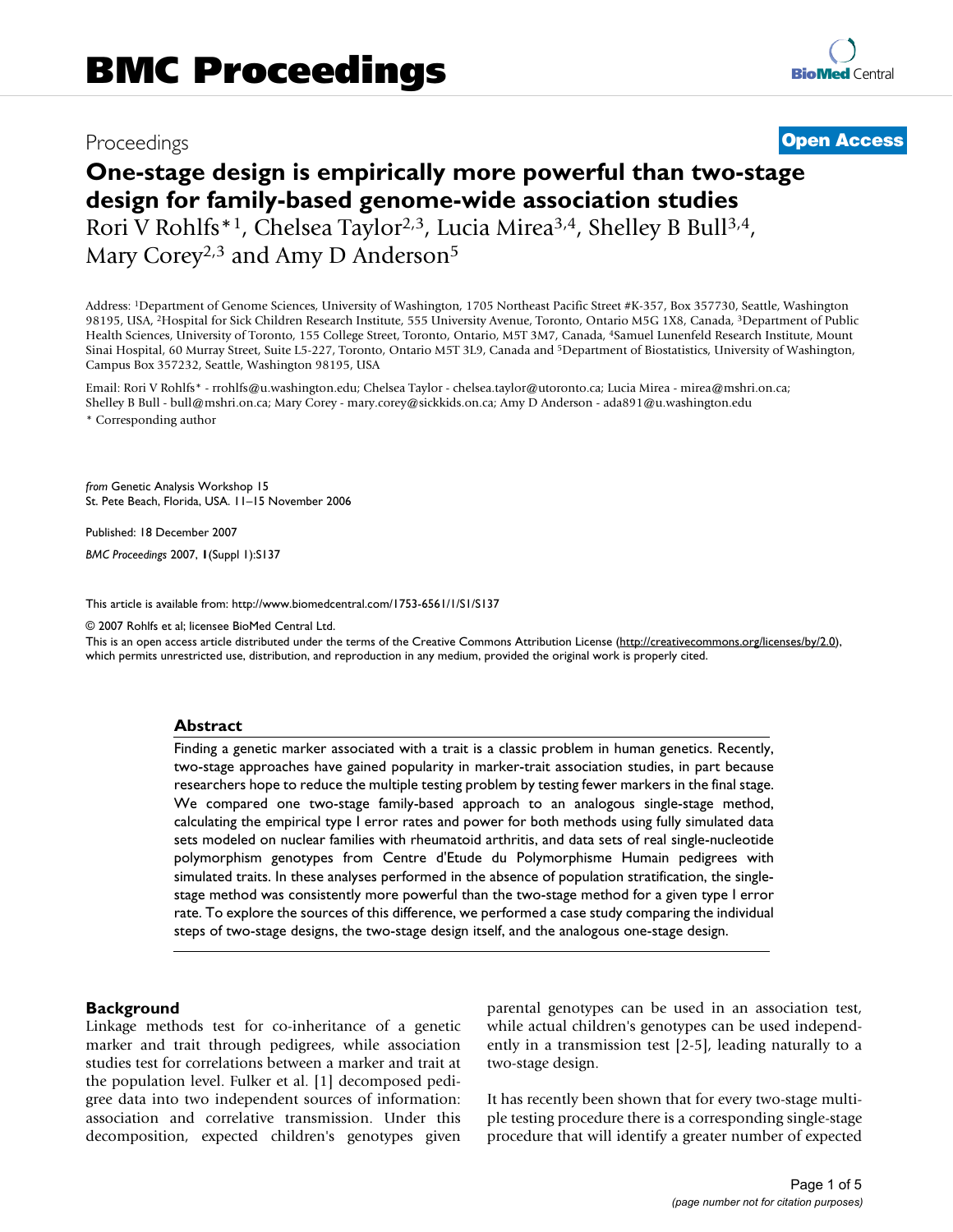true positives for a fixed level of expected false positives [6]. Leek and Storey have also shown in unpublished work that a popular two-stage method for family-based association studies [2,4,5] can be improved by using an analogous single stage procedure. Here we provide an empirical comparison of 1) Lange's two-stage method that uses a conditional means model test (CMMT) in Stage 1 followed by the FBAT in Stage 2 (Lange et al. [4]), 2) a single stage method, the CSST, which combines the test statistics from the two stages of Lange's method, and 3) a single stage procedure (described in personal communications with Leek and Storey) on the Genetic Analysis Workshop 15 (GAW15) data. All three methods are described in the statistical tests section below.

# **Methods**

# *Problem 3 data set*

The GAW15 Problem 3 data consisted of 100 simulated data sets of affected families with genotype and quantitative phenotype information patterned after data from rheumatoid arthritis studies [7]. Due to data corruption issues and time constraints, we analyzed simulations 1– 64, 75, 77–87, and 90–95. Each simulated data set consisted of 1500 two-child nuclear families. Every individual had genotype information for 9187 autosomal singlenucleotide polymorphisms (SNPs) and several phenotype measures. Having looked at the simulation "answers," we used latent severity as the trait of interest. Values of latent severity were simulated based on independent effects of two diallelic loci, not in linkage disequilibrium (LD), on chromosome 9. A quarter of the variability in latent severity was due to each locus independently and the rest was due to individual random effects.

#### *Problem 1 data set*

The GAW15 Problem 1 data set consisted of a set of 14 CEPH (Centre d'Etude du Polymorphisme Humain) pedigrees in which individuals have been genotyped for 2819 autosomal SNPs [8]. For our analysis, we ignored grandparental data and looked only at nuclear families. We adopted a convention that a family's data was ignored for a SNP when a parental genotype was missing for that SNP. This allowed us to test transmission without confronting the issue of missing parental genotypes. The methods used here rely on asymptotic theory, so SNPs missing in more than 10% of the individuals or with a minor allele frequency less than 0.1 were removed from the data set, leaving 1509 autosomal SNPs.

In order to examine the behavior of the methods under various trait models on realistic data with known causal SNPs, we simulated traits based on the Problem 1 genotypes. We used two models for our simulations: a simple additive model and an additive model with polygenic effects (hereafter referred to the polygenic model). Simple additive traits follow the model  $\gamma_{ii} = \mu + ax_{ii} + \varepsilon_{ii}$ , where  $\gamma_{ii}$ is the trait value of individual  $j$  from family  $i$ ,  $\mu$  is the average trait value,  $a$  is the genetic effect,  $x_{ii}$  is the number of copies of allele *A* at the causal SNP in individual *j* from family *i,* and  $\varepsilon_{\mathsf{i}\mathsf{j}}$  is a N(0,  $\sigma_{e}^2$  ) residual. For polygenic traits, we used the model  $\gamma_{ii} = \mu + ax_{ii} + z_{ii} + \varepsilon_{ii}$ , where in the parents,  $z_{ii}$  are normal random variables with mean 0 and variance  $\sigma_p^2$ . Given parental polygenic effects  $z_{im}$  and  $z_{if}$  the offspring polygenic values follow a  $N((z_{im} + z_{if})/2, \sigma_p^2/2)$ distribution.

#### *Statistical tests*

For a quantitative trait, the conditional means model test (CMMT) described by Lange et al. [4] examines each SNP for association using the linear mixed-effect model:

$$
\gamma_{ij} = \mu + \beta_0 E(x_{ij} \mid x_{im}, x_{if}) + z_i + \varepsilon_{ij'}
$$
 (1)

where  $\beta_0$  is the genetic effect,  $E(x_{ij} | x_{im}, x_{if})$  is the child's expected genotype given the parental genotypes,  $z_i$  is a random family effect, and  $\varepsilon$  is residual error. The CMMT is the Wald statistic to test the null hypothesis of no association that specifies  $\beta_0 = 0$  vs. the alternative  $\beta_0 \neq 0$  [5]. Generalized estimating equations are used to fit the model and obtain *p*-values for each SNP.

The family-based association test (FBAT) [4] is a score statistic for transmission disequilibrium based on the model:

$$
\gamma_{ij} = \mu' + \beta_0 (x_{ij} - E(x_{ij} \mid x_{im}, x_{if})) + \varepsilon'_{ij},
$$
 (2)

where the null hypothesis is  $\beta_0$  = 0 and the alternative is  $\beta_0 \neq 0$ . This test statistic follows a  $\chi_1^2$  distribution in large samples.

The CMMT and FBAT provide statistically independent tests corresponding to between- and within-family association analyses of a SNP and quantitative trait [2,4,5]. These test statistics can be examined separately in two stages [4,5] or combined in a single-stage analysis. The two-stage method screens every SNP with the CMMT and passes the ten best-scoring SNPs to the second stage. Retaining the top ten SNPs is recommended by Van Steen et al. [5] based on estimates of power to identify multiple loci of small effects in simulations of a 10 K genome scan. In the second stage, an FBAT score statistic is computed for each of the ten retained SNPs and a Bonferroni correction factor of ten is applied. The corrected FBAT *p*-values are considered to be the final genome-wide *p*-values for those ten SNPs.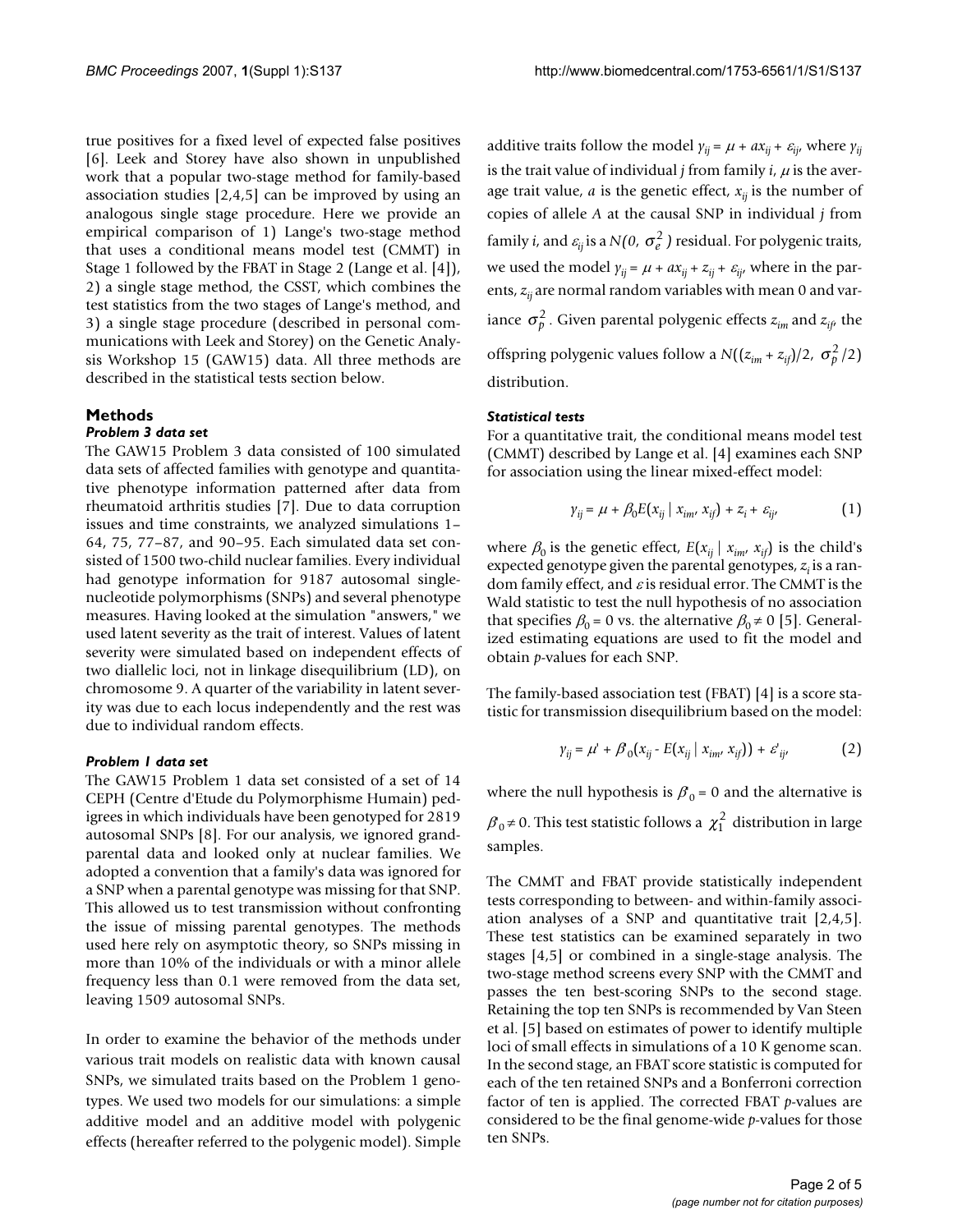A single-stage analysis can be performed by adding the CMMT and FBAT tests statistics to obtain a chi-square sum test (CSST). Because both CMMT and FBAT are independent test statistics with an asymptotic  $\chi_1^2$  distribution [5], the resulting CSST statistic has an asymptotic  $\chi_2^2$  distribution.

Leek, Rohlfs, and Storey developed the conditional likelihood ratio test (CLRT) (personal communication), another single-stage method analogous to the two-stage method. As in Lange's two-stage method, the CLRT onestage likelihood can be divided into association and linkage portions [2]. Note that:

$$
L = L(\gamma_{ij}, x_{ij} \mid \theta, \theta, x_{im}, x_{if}) = L(\gamma_{ij} \mid \theta, x_{im}, x_{if}) L(x_{ij} \mid \gamma_{ij}, \theta, x_{im}, x_{if}),
$$
\n(3)

where  $\theta$  and  $\theta$  are vectors of model parameters. The screening step from the two-stage design is mirrored in  $L(y_{ij} | \theta, x_{im}, x_{if})$  and the testing stage corresponds to  $L(x_{ij} | \theta, x_{im}, x_{if})$  $y_{ij}, \theta, x_{im}, x_{if}$ ).

The CLRT uses the linear mixed model  $\gamma_{ij} = \mu + \beta_0 E(x_{ij} | x_{im}$  $f(x_{if}) + z_i + \varepsilon$  for the  $L(y_{ij} | \theta = (\mu, \beta_0, \sigma_e^2)$ ,  $x_{im}$ ,  $x_{if}$ ) part of the total likelihood. For the  $L(x_{ij} | y_{ij}, \theta = (\mu', \beta_0, \sigma'^2_{\theta})$ ,  $x_{im}, x_{if}$ ) part of the likelihood, we used the model *logit*( $Pr(c_{ij} | y_{ij})$  $\theta$ )) =  $\mu'$  +  $\beta_0 \gamma_{ij}$  +  $\varepsilon'_{ij}$  [9]. Here, each child has one  $c_{ij}$  value for each of its heterozygous parents with  $c_{ij} = 1$  if allele *A* was transmitted from that parent and  $c_{ii} = 0$  otherwise. This is not precisely analogous to the original two-step method testing stage where a simple linear model was used.

As in the two-stage method, the two parts of our likelihood are calculated under different models, so  $\beta_0$  and  $\boldsymbol{\beta}_0$ measure two different quantities. The null hypothesis in

this method is that both  $\beta_0$  and  $\beta_0$  are zero. A likelihoodratio test statistic of the joint likelihood follows a  $\chi^2_2$  distribution.

#### *Case study*

As a case study, we analyzed Replicate 77 from the GAW15 Problem 3 data using CMMT, FBAT, CSST, CLRT, and Lange's two-stage method [4,5]. CMMT and FBAT analyses were performed using the PBAT version 3.2 software, and the CSST *p*-values were corrected for multipletesting with a family-wise error rate (FWER) of *p* < 5.0 × 10<sup>-8</sup> and false discovery rate (FDR) of  $p < 0.05$ .

#### *Simulation analyses*

To compute empirical type I error rates and power, we ran a similar analyses using CSST, CLRT, and the two-stage method on 100 partially-simulated and 82 simulated data sets from Problems 1 and 3.

## **Results**

#### *Case study results*

Discrepancies were observed between the evidence of association from FBAT and CMMT analyses at the loci flanking the true susceptibility loci (Table 1). The onestage CSST and CLRT analyses provided stronger evidence for association than either the CMMT or FBAT alone and the two-stage analysis.

The ranking of SNPs neighboring a causal locus varied considerably depending upon whether CMMT or FBAT scores are used. Performing a screening stage using only one of these measures is likely to miss causally linked SNPs. Specifically, in the two-stage design, SNPs 185, 191, and 192 are not considered for the second stage, so their high-ranking FBAT scores were not computed. In the CSST and CLRT one-stage methods, these SNPs did score relatively well, though they did not satisfy Bonferroni-corrected significance criteria.

| SNP index               | p-Value (relative rank)    |                           |                                    |                           |  |
|-------------------------|----------------------------|---------------------------|------------------------------------|---------------------------|--|
|                         | 185                        | 186                       | 191                                | 192                       |  |
| <b>CMMT</b>             | $4.0 \times 10^{-2} (457)$ | $8.3 \times 10^{-5}$ (1)  | $1.2 \times 10^{-1}$ (1257)        | $2.6 \times 10^{-3}$ (43) |  |
| <b>FBAT</b>             | $9.9 \times 10^{-5}$ (2)   | $2.4 \times 10^{-3}$ (30) | $4.4 \times 10^{-4}(5)$            | $5.4 \times 10^{-3}$ (57) |  |
| $2$ -stage <sup>a</sup> | 0. ا                       | $2.4 \times 10^{-3}$ (1)  | 1.0                                | 1.0                       |  |
| I-stage CSST            | $6.2 \times 10^{-5}$ (3)   | $4.3 \times 10^{-6}$ (1)  | 6.1 $\times$ 10 <sup>-4</sup> (16) | $2.2 \times 10^{-4}$ (7)  |  |
| I-stage CLRT            | $8.0 \times 10^{-5}$ (3)   | $7.7 \times 10^{-6}$ (1)  | $6.9 \times 10^{-4}$ (13)          | $3.0 \times 10^{-4}$ (5)  |  |

**Table 1: Case study** *p***-values for SNPs flanking the causal loci**

aIf a SNP is not among the top ten SNPs from the CMMT stage, it is not considered in the second stage, so the two-stage method p-value is listed as 1.0, the only *p*-value for which the null hypothesis will never be rejected, regardless of α.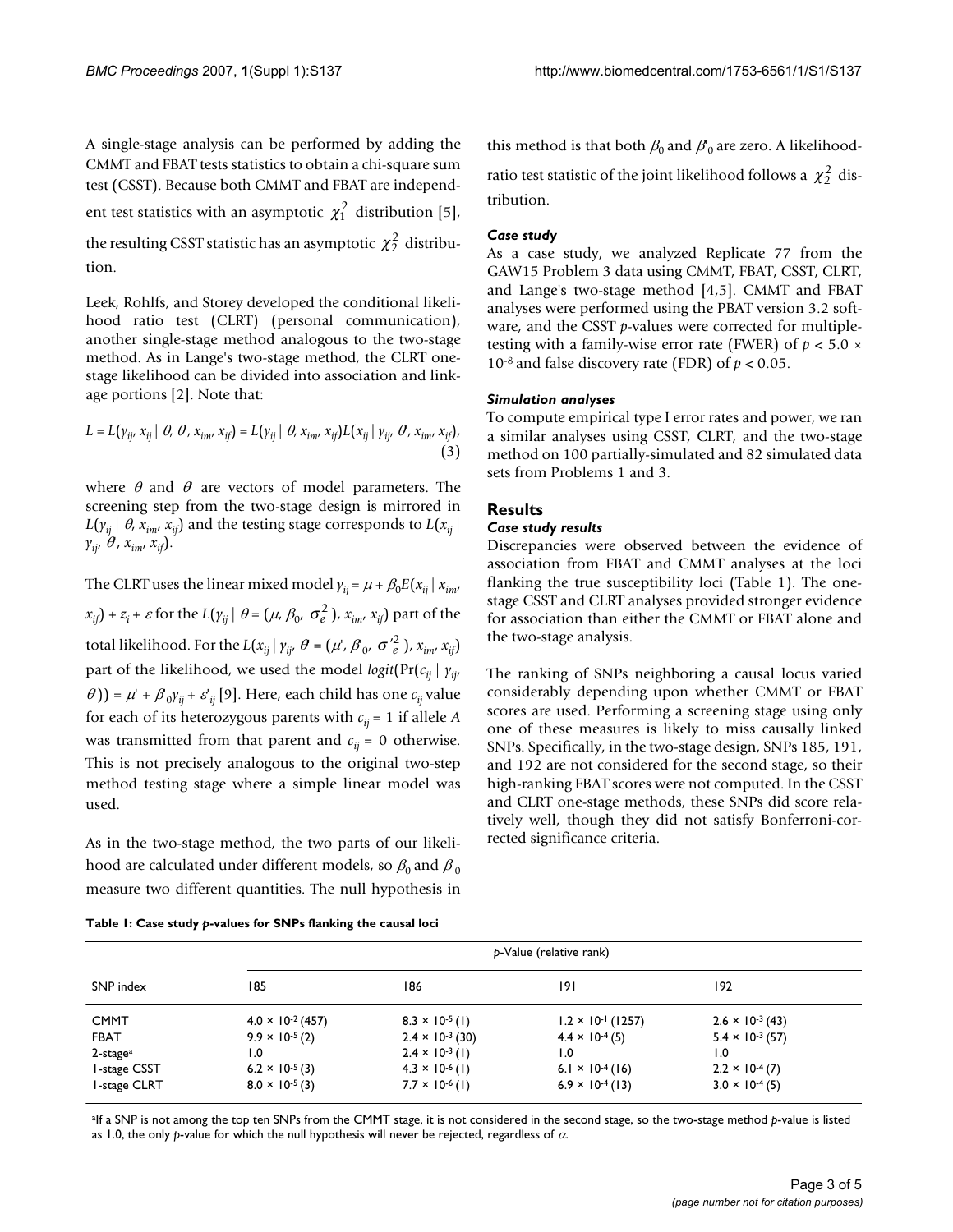#### *Problem 3 simulation results*

The one-stage methods are empirically more powerful than the two-stage method based on comparisons in 82 Problem 3 simulated data sets (Table 2). The 813 SNPs on chromosome 2 were used to compute the type I error rate (giving  $813 \times 82 = 66,666$  tests performed under the null hypothesis) while four SNPs adjacent to the causal loci on chromosome 9 were used to compute the empirical power. The type I error rates using each method were not statistically different from the nominal rate of 0.05/9187  $= 5.4 \times 10^{-6}$ , although in testing whether our observed rate was different from the nominal rate, we did not take into account the dependence between tests that comes from linkage disequilibrium between chromosome 2 loci or from the fact that only 82 different sets of trait values were used. Table 2 shows the power at each adjacent SNP using the two-stage and single-stage methods. Power is greatest at a SNP in LD with simulated locus G (SNP 186). Though the other SNPs in Table 2 generally have low *p*-values, they are not low enough to pass the Bonferroni criterion.

### *Problem 1 simulation results*

Empirical power in this data set is consistently higher using the CLRT one-stage method (Tables 3 and 4) than when using the two-stage method. Even when exaggerating the multiple testing correction to  $n = 100,000$ , the CLRT one-stage method remains more powerful than the two-stage method (data not shown). The type I error rates for both methods are close to the rate expected given the  $\alpha$  cutoff for significance and Bonferroni correction (data not shown).

# **Discussion**

Combining transmission and association information, as the two-stage method does, is more appealing than using either alone. However, the screening step in the current two-stage design selects SNPs based on top ranks without consideration of multiple testing and statistical significance. In these analyses we retained the top ten SNPs based on the recommendation of Van Steen et al. [5]. Retaining a larger number of SNPs in the screening stage would require a larger Bonferroni correction in the testing stage and could reduce power to detect a SNP's effect. For example, in the case study analyses, SNP 186 ranked first

**Table 2: Problem 3 empirical power**

|                                                                              |                      | Power <sup>a</sup>   |                      |                      |
|------------------------------------------------------------------------------|----------------------|----------------------|----------------------|----------------------|
| SNP index                                                                    | 185                  | 186                  | 191                  | 192                  |
| 2-stage $(n = 10)$<br>I-stage CSST $(n = 9187)$<br>I-stage CLRT $(n = 9187)$ | 0.01<br>0.04<br>0.05 | 0.66<br>0.85<br>0.83 | 0.01<br>0.02<br>0.01 | 0.00<br>0.01<br>0.01 |

aNominal type I error rate of  $\alpha$  = 0.05, using a Bonferroni correction

**Table 3: Problem 1 empirical power under the additive trait model with varying heritability and causal SNPs**

|                                                 | Power <sup>a</sup> |      |                                                   |      |
|-------------------------------------------------|--------------------|------|---------------------------------------------------|------|
|                                                 | rs893613           |      | rs1983011                                         |      |
|                                                 |                    |      | $h^2 = 0.25$ $h^2 = 0.5$ $h^2 = 0.25$ $h^2 = 0.5$ |      |
| 2-stage $(n = 10)$<br>1-stage CLRT $(n = 1509)$ | 0.5<br>0.88        | 0.92 | 0.38<br>0.81                                      | 0.91 |

aNominal type I error rate of  $\alpha$  = 0.05, using a Bonferroni correction

and was selected among the top ten in the screening step. In the testing step, SNP 186 was significant (FBAT *p*-value = 0.0024) after a Bonferroni correction of factor 10, however if 20 SNPs had been retained in the screening step, then SNP 186 would no longer be significant after a Bonferroni correction of factor 20. It is also important to note that causal loci may be missed if too few SNPs are selected in the screening stage. The two-stage method loses more power by not testing the vast majority of the SNPs than it gains in a smaller final multiple test correction. Our analysis demonstrates that these problems are addressed by using a single-stage test where both linkage and association contribute to final *p*-values with standard conservative Bonferroni correction.

The difference in power between the two methods is explained in part by the difference in the information each method uses. In the two-stage method, final conclusions are made using only the children's genotypes from families that are informative at the ten screenedSNPs. In contrast, the single-stage methods use all the children's genotypes. The single-stage methods use more information, allowing them more power. We note that applying the two-stage approach here to a data set with all children's genotypes available, provides no genotype cost savings. For population-level genome-wide association studies, two-stage approaches have been proposed as a means for reducing genotyping cost [10]. However, as the price of SNP genotyping falls and large publicly available

| Table 4: Problem I empirical power computed under the     |
|-----------------------------------------------------------|
| polygenic trait model power with varying heritability and |
| proportion of genetic variance due to polygenes (t)       |

|                                                 | Power <sup>a</sup> |                                                 |              |              |
|-------------------------------------------------|--------------------|-------------------------------------------------|--------------|--------------|
|                                                 | $t = 0.2$          |                                                 | $t = 0.5$    |              |
|                                                 |                    | $h^2 = 0.5$ $h^2 = 0.8$ $h^2 = 0.5$ $h^2 = 0.8$ |              |              |
| 2-stage $(n = 10)$<br>1-stage CLRT $(n = 1509)$ | 0.58<br>0.99       | 0.83                                            | 0.15<br>0.73 | 0.26<br>0.97 |

aNominal type I error rate of  $\alpha$  = 0.05, using a Bonferroni correction